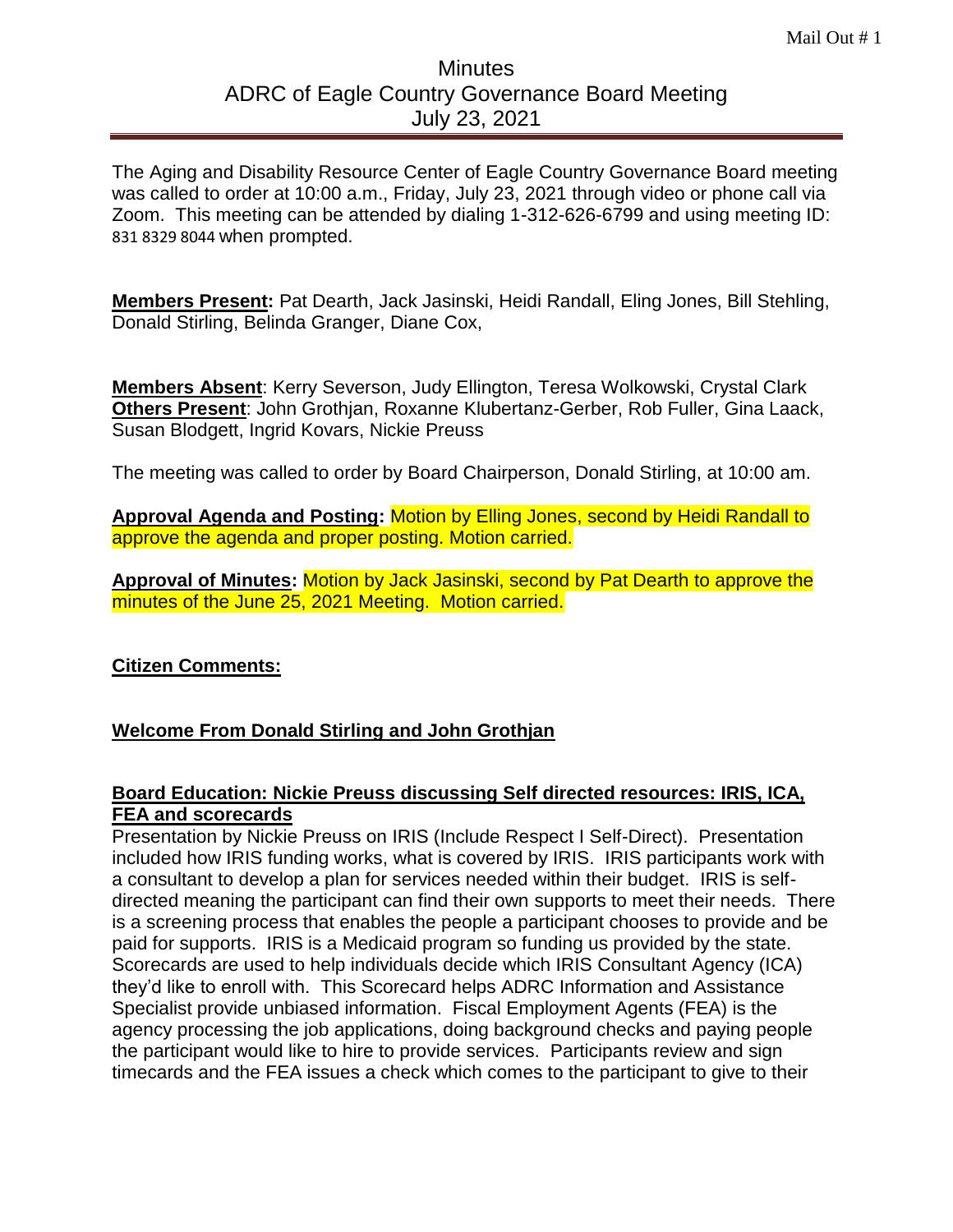employee. There are different FEAs to choose from and a Scorecard to help participants decide which to choose.

#### **Regional Budget Reports**

**Approve Regional Office Expense Sheet and Dementia Care Specialist Expense Sheet**

Motion by Diane Cox, second by Pat Dearth to approve the May Regional Office Expense Sheet Motion carried.

Motion by Diane Cox, second by Pat Dearth to approve the May Dementia Care Specialist Expense Sheet. Motion carried.

## **Advocacy Updates**

Trying to get updated Aging Program funding passed. Prairie du Chien and Baraboo offices are actively advocating to legislators.

#### **Wage scale discussion comparing EBS/DBS and I&A's and possible motion:**

(Suggested Language:) *Understanding the similarities of the EBS/DBS positions and the I&A positions, the governing board suggests that counties consider reviewing their wage scales with consideration of factors such as requirements of a social work licenses, state required training, budgets, marketability of positions, and daily tasks. Ultimately, wages and scales are a county decision and this guidance is intended only to be advisory.*

Motion by Diane Cox, second by Path Dearth to support the above language to County Boards. Motion Carried.

## **Update ADRC Alive and Kickin' Tour**

Tour Dates: Aug 24 PdC, Aug 25 Vernon County, Aug 25 Mauston, Aug 26 RC. Marketing plans discussed. Posters and flyers are available at local offices if board members would like to pass out information.

## **Review confidentiality and sign the policy remotely or by mail**

Policy reviewed. Board members can sign paper copy provided and collected at local office or send an email to Regional Director stating participation and agreement to comply with policy.

## **Review and approve updated follow up policy**

ADRC of Eagle Country updated the Follow Up policy to match the state policy.

Motion by Bill Stehling, second by Pat Darth to approve the adoption of the State Follow Up policy. Motion Carried.

## **Regional and Office Updates**

Handout included.